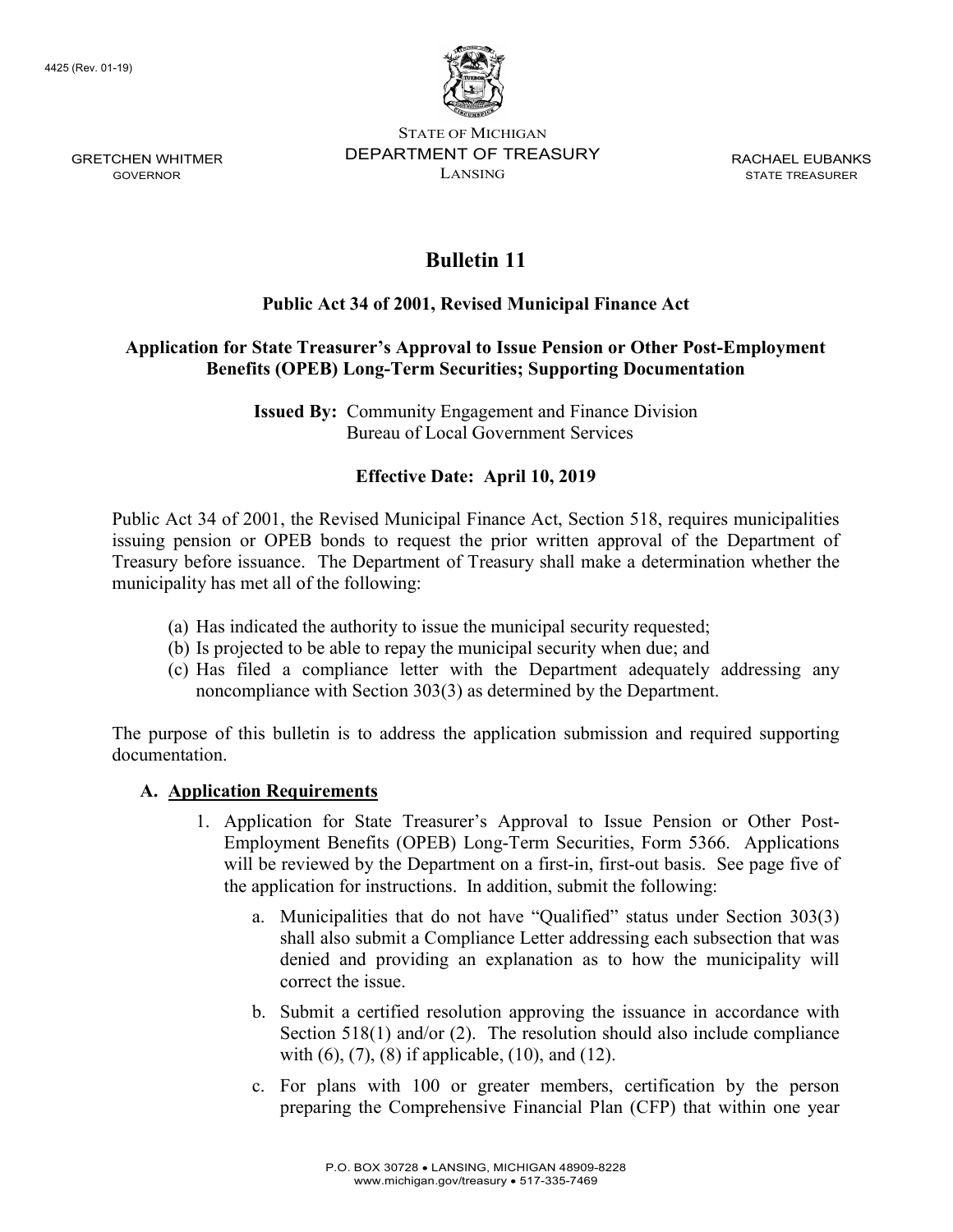Bulletin 11 Page 2 of 4 April 10, 2019

> prior to the issuance the municipality has conducted an internal or external review to verify eligible participants in the defined benefit plan or postemployment health care plan, and that they are receiving appropriate pension/OPEB benefits consistent with their respective plan, in accordance with Section 518(3). Provide the number of members that passed/failed the review. For those that failed, provide certification by the person preparing the CFP that the fails have been corrected. For plans with less than 100 members, indicate that Section 518(3) is not applicable.

- d. Submit a copy of the proof of notice of intent and a certificate of no referendum in accordance with Section 518(4).
- e. Submit a copy of the CFP in accordance with Section 518(5). The municipality should indicate which page numbers of the CFP fulfill the requirements under each of the subsections (a) through (k).
- f. For Section  $518(5)(a)$ , the analysis for pension/OPEB plans not being funded with this issuance shall include whether it is an open or closed plan, the amount and percentage over/under funded, and any future strategies to fund the plan.
- g. Certification by the person preparing the CFP that it was posted on the municipality's website and was made available for review at the Clerk's office no later than the date the notice of intent was published. See Section 518(5).
- h. Submit documentation that the municipality has a credit rating within the category of A or higher or the equivalent by at least one nationally recognized rating agency, in accordance with Section 518(11). (Moody's A3 or higher, S&P, Fitch, Kroll A- or higher). An outstanding rating may be submitted with the application, but the rating for this specific issuance will need to be submitted before the Department will approve the application.
- 2. Within 15 business days of completing the issuance, the municipality shall file a Security Report, Form 3892, in accordance with Section 319(2).

#### B. Municipal Securities

- 1. The municipal security shall not fund capitalized interest (pension and OPEB) or Actuarially Determined Contribution (ADC) payments not made prior to the issuance (pension only). See Section 518(5)(d).
- 2. Debt service payments shall be structured in a manner that shall not materially deviate from level or descending annual payments. The Department defines "materially deviate" as the annual payments in year two through the year of final maturity not being greater than 110% of the smallest annual payment during this period. The year one payment is not subject to this requirement as it will often be smaller due to the ADC payments that have already been made during that year up until the time of issuance. At the discretion of the Department, and not to exceed five years after issuance, a municipality may have ascending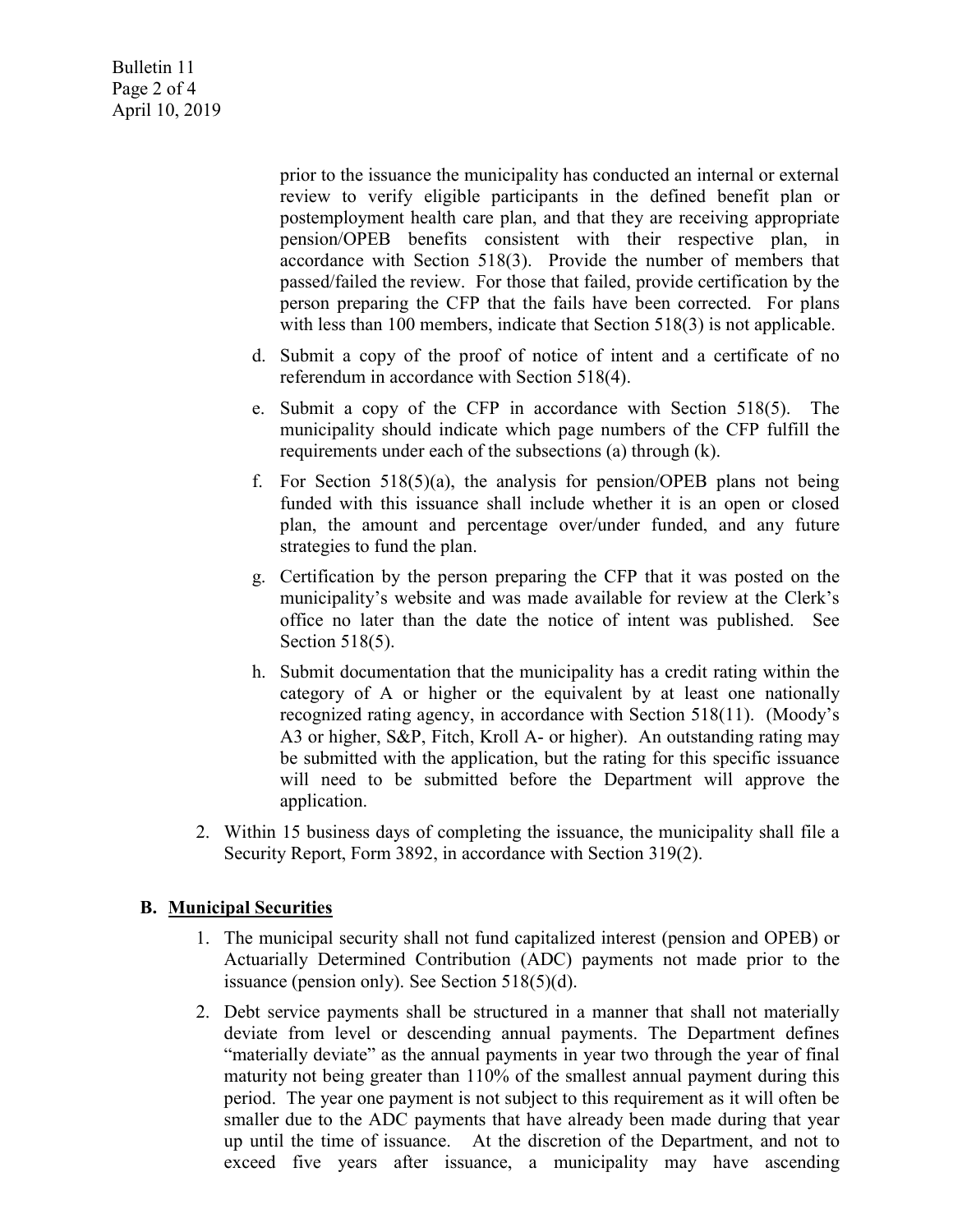pension/OPEB debt service payments that wrap around existing debt service. The pension/OPEB debt service and existing debt service when combined shall be level or descending. After the first five years the pension/OPEB debt service shall convert to level or descending. See Section 518(5)(d).

- 3. Net present value savings, calculated using a method approved by the Department, shall be at a minimum 15% of par for pension bonds and 20% of par for OPEB bonds. See Section 518(5)(e).
- 4. The municipal security shall mature by no later than the date the final pension/OPEB payment would have been made had the municipal security not been issued. See Section 518(14).
- 5. Pension/OPEB bond issuances shall not exceed the difference between 95%/60% of the actuarial value of liabilities and 100% of the actuarial or market value of assets. See Section 518(1) and (2).

#### C. Application Documentation, Review, and Considerations

- 1. Financial Analyses:
	- a. Projected Fund: The amount to fund the Unfunded Accrued Liability (UAL)
		- i. If the UAL is based on the market value of the assets, it must have been determined within 150 days prior to the expected date of issuance of the proposed municipal securities.
		- ii. If the UAL is based on the actuarial value of assets, it must have been determined on the most recent actuarial report (either calendar or fiscal year end).
		- iii. If the municipality wishes to issue municipal securities based on the higher of the UAL values above, please provide an explanation in the CFP as to why they desire to issue based on the larger amount.
	- b. Debt Service Schedules:
		- i. Using the Projected Fund Amount utilized in 1.a. above and either a calendar or fiscal year reporting period, provide principal and interest repayment schedules using:
			- a. Current interest rates
			- b. Current interest rates plus 50 basis points (0.5%)
			- c. Current interest rates minus 50 basis points (0.5%)
		- ii. Provide a net present value savings report for each of the debt service schedules provided in 1.b.i. above comparing the ADC of the pension/OPEB UAL to the annual principal and interest requirements of the proposed municipal security and remaining ADC payments.